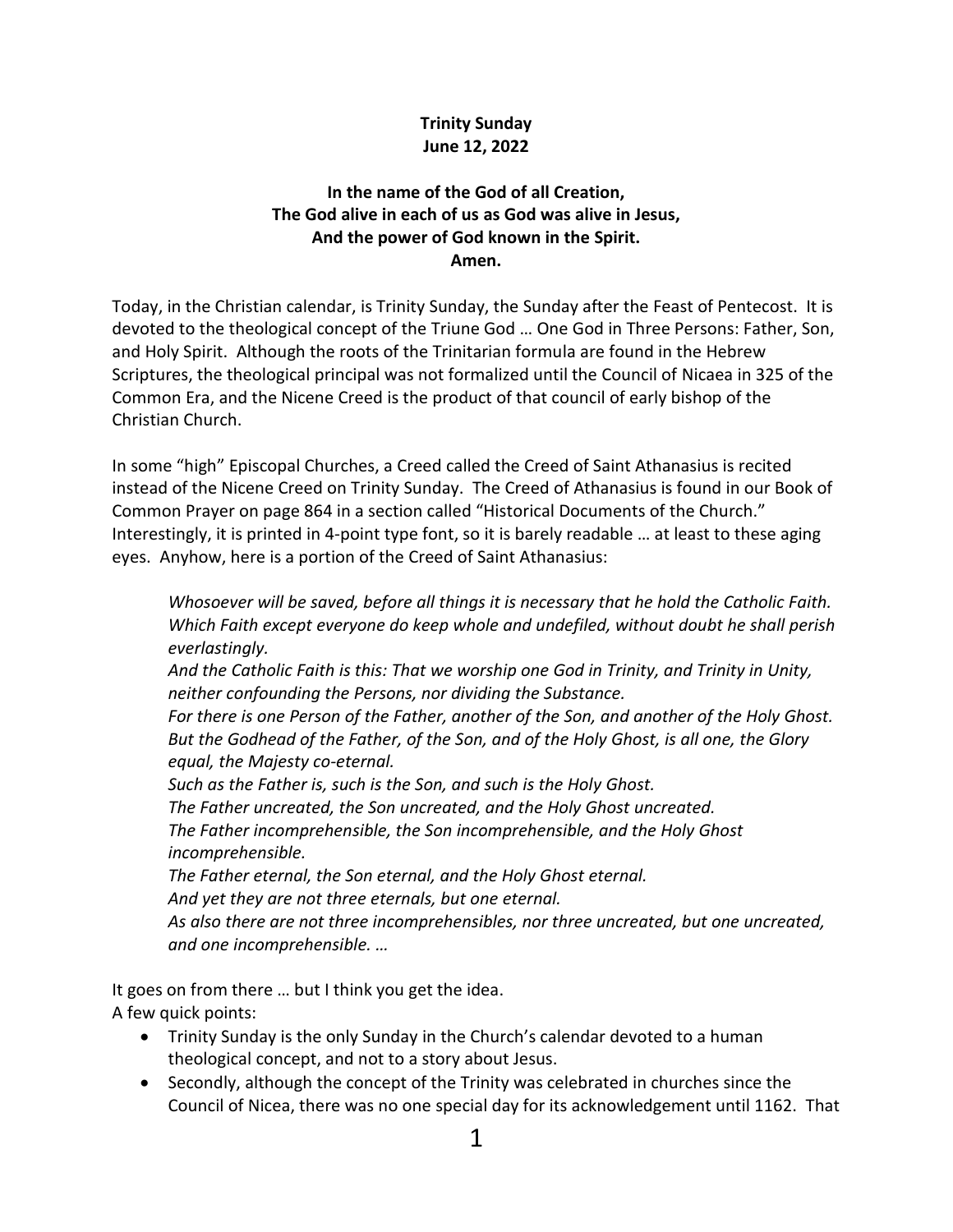was when Thomas Becket was consecrated Archbishop of Canterbury on the Sunday following Whitsunday … Pentecost … and immediately declared the day Trinity Sunday. Interestingly, Thomas Becket was ordained a priest, just one day before he was consecrated Archbishop of Canterbury.

 Finally, these creeds affirming the Trinity were composed to refute what the Church considered heresy. It was a way the Christian Church used to distinguish itself from other religions … other expressions of faith.

Heresy … I've been called a heretic … and to be honest, these creeds don't really speak to me. But let me tell you what does.

After almost five decades of ordained ministry my faith is not determined by my theological "beliefs" … those concretized statements of our creeds. Rather … for me … it is determined by "trusting" … trusting that there is a loving God who wants me, and all humanity, to live in the fullness of life. I therefore feel that Trinity Sunday is more about how we experience God than about trying to define something that is beyond explanation.

I began this sermon, as I do with each of my sermons, with the invocation: In the name of the God of all Creation, The God alive in each of us as God was alive in Jesus, And the power of God known in the Spirit.

If the divine spark of God exists anywhere than that divine spark was present at the beginning of our universe … in that immensely dense particle that exploded in the Big Bang and thus is in every piece of stardust that makes up all of creation … which includes each one of us. Astronomers tell us today that there are over two trillion galaxies in the universe, and each of those galaxies has billions of stars. Most of those stars have planets circling them, and "moons" circling the planets.

Do you know how large one trillion is? In English speaking countries it is 1 followed by 12 zeros. In many non-English speaking countries it is 1 followed by 18 zeros. I don't know which trillion the astronomers are talking about, but two trillion galaxies is a lot of galaxies … and then each galaxies has billions of stars. And, the God of all Creation is the God of all those stars, and planets, and moons … and every single atom in this entire universe.

So here we are, one small planet circling around one modest size star, in one of those two trillion galaxies, trying to define the God of Christianity against the God of the Jews, or the God of Islam, or the God of the Hindus, or the God of all the other religions on this planet. Just who do we think we are? I honestly don't think we can put the God of all Creation in a box. No matter how we might want to define God … God is always more than that.

The God of all Creation brought forth life as we know it on this planet. As humanity evolved different groups of peoples spread out in different directions, making their own life in the various environments they found. As peoples and cultures grew in sophistication they began to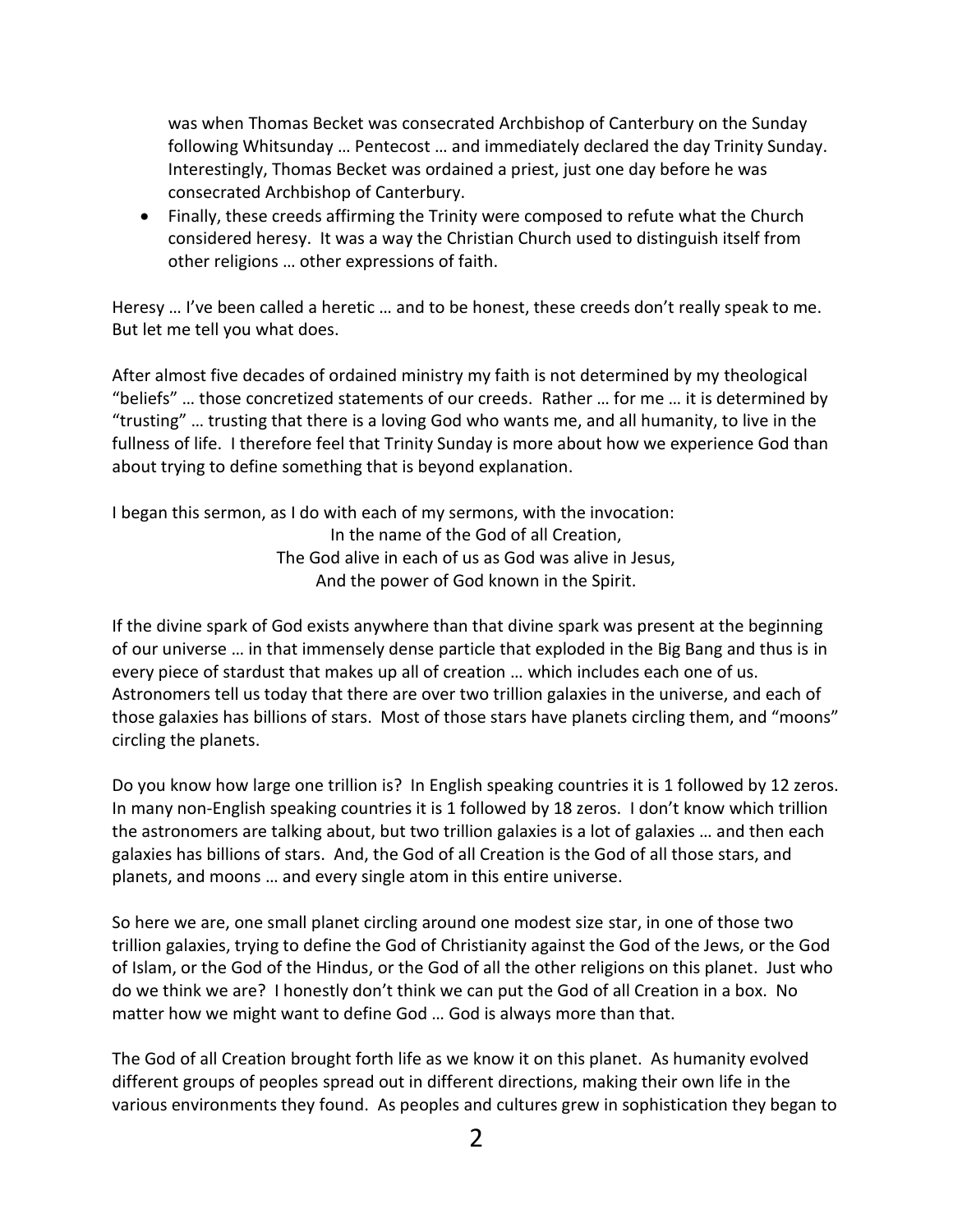put words to their experience of a holy presence … each in the context of their own physical and social environment. Our bible is the story of one such people, the Jews, and their experience of the relationship they knew with this holy presence.

One of those Jews was a man named Jesus who lived a life so full of the holy that people saw God alive in him. Jesus taught about what the world might look like if we were to allow God to be in charge … he called it the Kingdom of God. He brought people into the fullness of life … the lame walked, the blind could see, the deaf could hear. He railed against a religious belief system that separated peoples into us and them. And in his teachings … and his actions … people saw God alive in Jesus.

So, what about God's Spirit? People of different faith expressions have found the power of God "when two or three are gathered." They found God's Spirit in community … from nuclear family to the worldwide human race. God's Spirit is present and at work when people gather as congregations … as a village … as a tribe … as a people bound by language … as people called together for a Gay Pride parade. God's Spirit does not know national boundaries, and God's Spirit is at work among peoples separated by rivers, who live beyond mountains, and who occupy distant shores. God's Spirit is present and at work when people are in harmony, and God's Spirit is present when there is discord. God's Spirit calms the troubled soul, and yet it challenges apathy. God's Spirit abhors the status quo, yet it also dispels the fears that accompany change.

We are a people of faith. We are people who experience the holy in our lives. The words we use in our creeds are those that have been handed to us by the Christian Church, but the experience of the holy transcends those words. That is the difference between trusting in the God we know, and making an intellectual assent to a set of concretized "beliefs."

I have told this story before, and I found myself sharing it with someone just recently. I think it captures something that at times is difficult to articulate. Several years ago I visited a woman who stopped her chemotherapy for lung cancer and chose to enter hospice homecare. She was not a member of the congregation, but her daughter, and the daughter's wife, lived in Lincolnville, and I had baptized the couple's infant twins. One of the godmothers, an aunt of the twins, had three children, and when the family came to the baptism the aunt asked if I would baptize her children as well. The woman I went to visit was the grandmother of those five children.

During my visit with this woman, after we had talked for a while, I asked her why she had decided to end her chemotherapy. She said, "Every night I lie in bed and talk to God. When the doctor told me that I would go through another round of chemotherapy treatments, and then they would do a PET scan to see what the lung cancer looked like, something hit me. I know I am going to die, but I don't know when. I can either let the doctor decide that, or I can let God decide that. I really don't want to know what my cancer looks like, and I hate the chemotherapy. So, I talk to the doctor very rarely, but I talk to God every night … I decided to just put it in God's hands."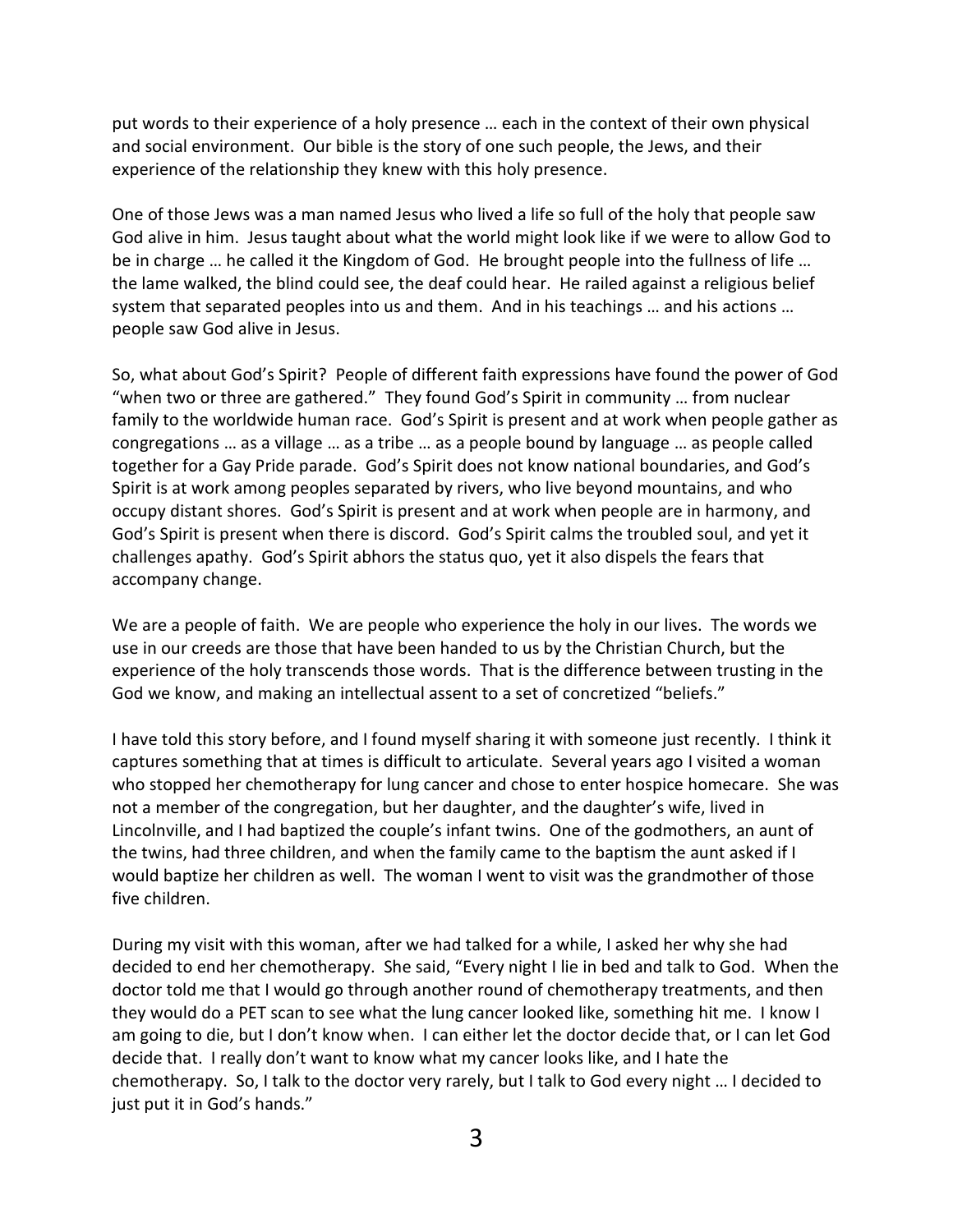I asked her if she was afraid of death. She paused, took a deep breath, and said, "No." And, as she made the sign of the cross she said, "I see it as a melding … a blending. When I lie in bed at night and pray, I know I am praying to the Father. When I was sitting in the chair getting my chemotherapy, I knew that Jesus… the Son … was with me. And, I'm now living with my daughter and grandchildren, and you've come to visit. That is like the Spirit. And when I die I think they will all meld together and be One with God and all who are with God."

I wasn't exactly dumbfounded, but I, too, knew the Spirit was there with the two of us at that moment. I said, "Do you know that this Sunday is Trinity Sunday?" She started to cry. I asked her if she minded if I shared what she had to say with others. She responded, "You mean other people think like I do?" I answered, "Lots of people!"

The Trinity may be a theological concept that separates our "beliefs" from other religions. But, when we experience God in different ways, and articulate that experience, we are talking about having a faith ... not about the concretized words that try to capture "beliefs" in some kind of creedal formula.

You see, faithful people of all religions experience God when they are struck with awe at the sight of a sunset behind a storm cloud. Or, when they see the soul of another in their frightened eyes as they plead for acceptance. Or when the stranger they try to avoid becomes the angel with a gift. You know you are a person of faith when you see a child being born, or an elder die … and you know it is a sacred moment. You are a person of faith when your prejudice is broken by recognizing the face of the other as your own … when the wilderness into which you have been driven becomes the path to a new life. You know you are a person of faith when you see God in the life around you … when you are surprised by the divine presence in you and recognizing the divine presence in your enemy. You are a person of faith when God's Spirit shocks you out of your ordinary life into an extraordinary reality.

We live in a world where we take too much for granted, live in fear of those who look, dress, speak, act, or think differently from us, and we seek security by building unshakable lives. However, God, in creating us, made us in God's image, and calls us to fullness of life, not merely a secure existence. In Jesus God gave us the example of one who lived that full life, trusting in God to provide, and giving of himself so that we, too, might all know that fullness of life. Jesus died on the cross because he threatened the systems of security in both the religious and political establishments … he threatened a concretized set of beliefs. However, the grave could not hold the divine nature of God that was alive in Jesus, and his Resurrection speaks to the new life beyond what we see as death. And God's Spirit, which was present at Creation, is still with us now, opening for us the immense possibilities of living as if we are one worldwide community, each individual a precious divine spark, each and every person, regardless of tribe, or language or nation is a child of God.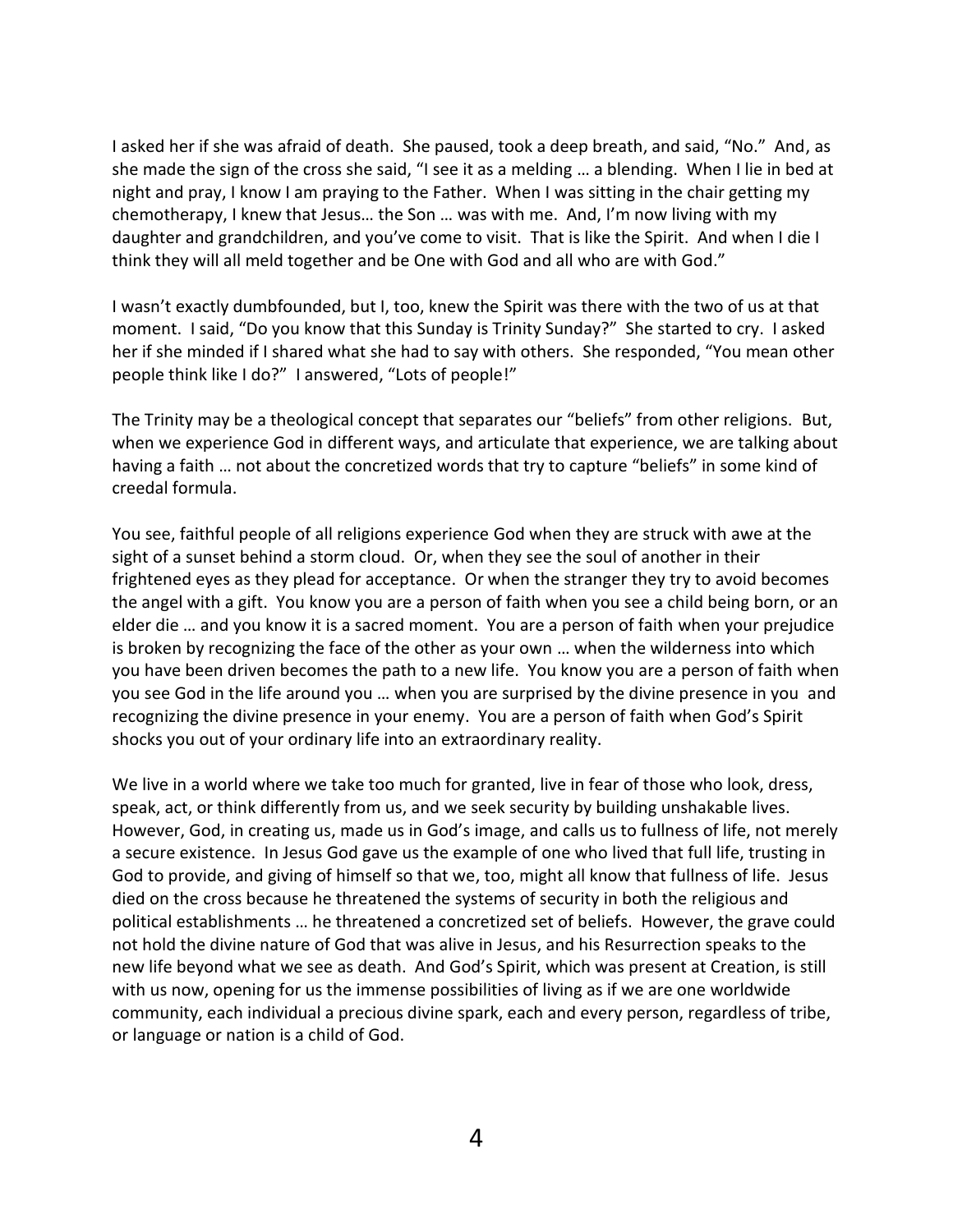In the name of the God of all Creation, The God alive in each of us as God was alive in Jesus, And the power of God known in the Spirit.

Amen.

## **The Creed of Saint Athanasius**

Whosoever will be saved, before all things it is necessary that he hold the Catholic Faith. Which Faith except everyone do keep whole and undefiled, without doubt he shall perish everlastingly. And the Catholic Faith is this: That we worship one God in Trinity, and Trinity in Unity, neither confounding the Persons, nor dividing the Substance. For there is one Person of the Father, another of the Son, and another of the Holy Ghost. But the Godhead of the Father, of the Son, and of the Holy Ghost, is all one, the Glory equal, the Majesty co-eternal. Such as the Father is, such is the Son, and such is the Holy Ghost. The Father uncreated, the Son uncreated, and the Holy Ghost uncreated. The Father incomprehensible, the Son incomprehensible, and the Holy Ghost incomprehensible. The Father eternal, the Son eternal, and the Holy Ghost eternal. And yet they are not three eternals, but one eternal. As also there are not three incomprehensibles, nor three uncreated, but one uncreated, and one incomprehensible. So likewise the Father is Almighty, the Son Almighty, and the Holy Ghost Almighty. And yet they are not three Almighties, but one Almighty. So the Father is God, the Son is God, and the Holy Ghost is God. And yet they are not three Gods, but one God. So likewise the Father is Lord, the Son Lord, and the Holy Ghost Lord. And yet not three Lords, but one Lord. For like as we are compelled by the Christian verity to acknowledge every Person by himself to be both God and Lord, So are we forbidden by the Catholic Religion, to say, There be three Gods, or three Lords. The Father is made of none, neither created, nor begotten. The Son is of the Father alone, not made, nor created, but begotten. The Holy Ghost is of the Father and of the Son, neither made, nor created, nor begotten, but proceeding. So there is one Father, not three Fathers; one Son, not three Sons; one Holy Ghost, not three Holy Ghosts. And in this Trinity none is afore, or after other; none is greater, or less than another; But the whole three Persons are co-eternal together and co-equal. So that in all things, as is aforesaid, the Unity in Trinity and the Trinity in Unity is to be worshipped. He therefore that will be saved must think thus of the Trinity.

Furthermore, it is necessary to everlasting salvation that he also believe rightly the Incarnation of our Lord Jesus Christ. For the right Faith is, that we believe and confess, that our Lord Jesus Christ, the Son of God, is God and Man; God, of the substance of the Father, begotten before the worlds; and Man of the substance of his Mother, born in the world; Perfect God and perfect Man, of a reasonable soul and human flesh subsisting. Equal to the Father, as touching his Godhead; and inferior to the Father, as touching his manhood; Who, although he be God and Man, yet he is not two, but one Christ; One, not by conversion of the Godhead into flesh but by taking of the Manhood into God; One altogether; not by confusion of Substance, but by unity of Person. For as the reasonable soul and flesh is one man, so God and Man is one Christ; Who suffered for our salvation, descended into hell, rose again the third day from the dead. He